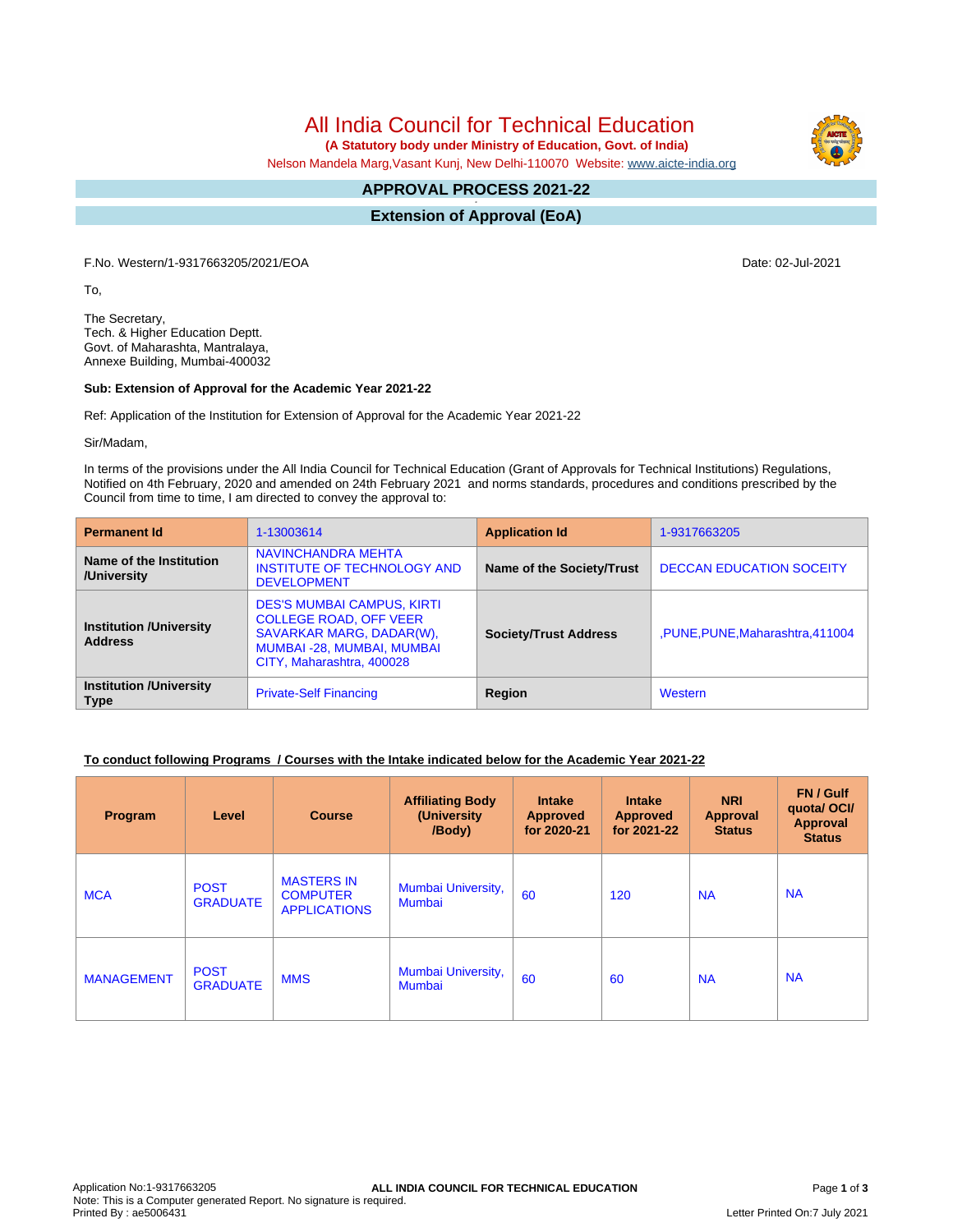#### **It is mandatory to comply with all the essential requirements as given in APH 2021-22 (Appendix 6)**

The Institution/ University is having the following deficiencies as per the online application submitted to AICTE (self-disclosure based) and the same shall be complied within Six Months from the date of issue of this EoA

## **Deficiencies\* Noted (based on Self Disclosure)**

Total Area of Land.

**\***Please refer Deficiency Report for details

# **Important Instructions**

- 1. The State Government/ UT/ Directorate of Technical Education/ Directorate of Medical Education shall ensure that 10% of reservation for Economically Weaker Section (EWS) as per the reservation policy for admission, operational from the Academic year 2019-20 is implemented without affecting the reservation percentages of SC/ ST/ OBC/ General. However, this would not be applicable in the case of Minority Institutions referred to the Clause (1) of Article 30 of Constitution of India. Such Institution shall be permitted to increase in annual permitted strength over a maximum period of two years.
- 2. The Institution offering courses earlier in the Regular Shift, First Shift, Second Shift/Part Time now amalgamated as total intake shall have to fulfil all facilities such as Infrastructure, Faculty and other requirements as per the norms specified in the Approval Process Handbook 2021-22 for the Total Approved Intake. Further, the Institutions Deemed to be Universities/ Institutions having Accreditation/ Autonomy status shall have to maintain the Faculty: Student ratio as specified in the Approval Process Handbook.
- 3. Strict compliance of Anti-Ragging Regulation, Establishment of Committee for SC/ ST, Establishment of Internal Complaint Committee (ICC), Establishment of Online Grievance Redressal Mechanism, Barrier Free Built Environment for disabled and elderly persons, Fire and Safety Certificate should be maintained as per the provisions made in Approval Process Handbook and AICTE Regulation notified from time to time.
- 4. In case of any differences in content in this Computer generated Extension of Approval Letter, the content/information as approved by the Executive Council / General Council as available on the record of AICTE shall be final and binding.

**Prof.Rajive Kumar Member Secretary, AICTE**

Copy \*\* to:

- **1. The Director of Technical Education\*\*, Maharashtra**
- **2**. **The Registrar\*\*,**

Mumbai University, Mumbai

#### **3. The Principal / Director,**

NAVINCHANDRA MEHTA INSTITUTE OF TECHNOLOGY AND DEVELOPMENT Des'S Mumbai Campus, Kirti College Road, Off Veer Savarkar Marg, Dadar(W), Mumbai -28, Mumbai,Mumbai City, Maharashtra,400028

**4. The Secretary / Chairman,**

PUNE,PUNE Maharashtra,411004

# **5. The Regional Officer,**

All India Council for Technical Education Industrial Assurance Building 2nd Floor, Nariman Road Mumbai - 400 020, Maharashtra